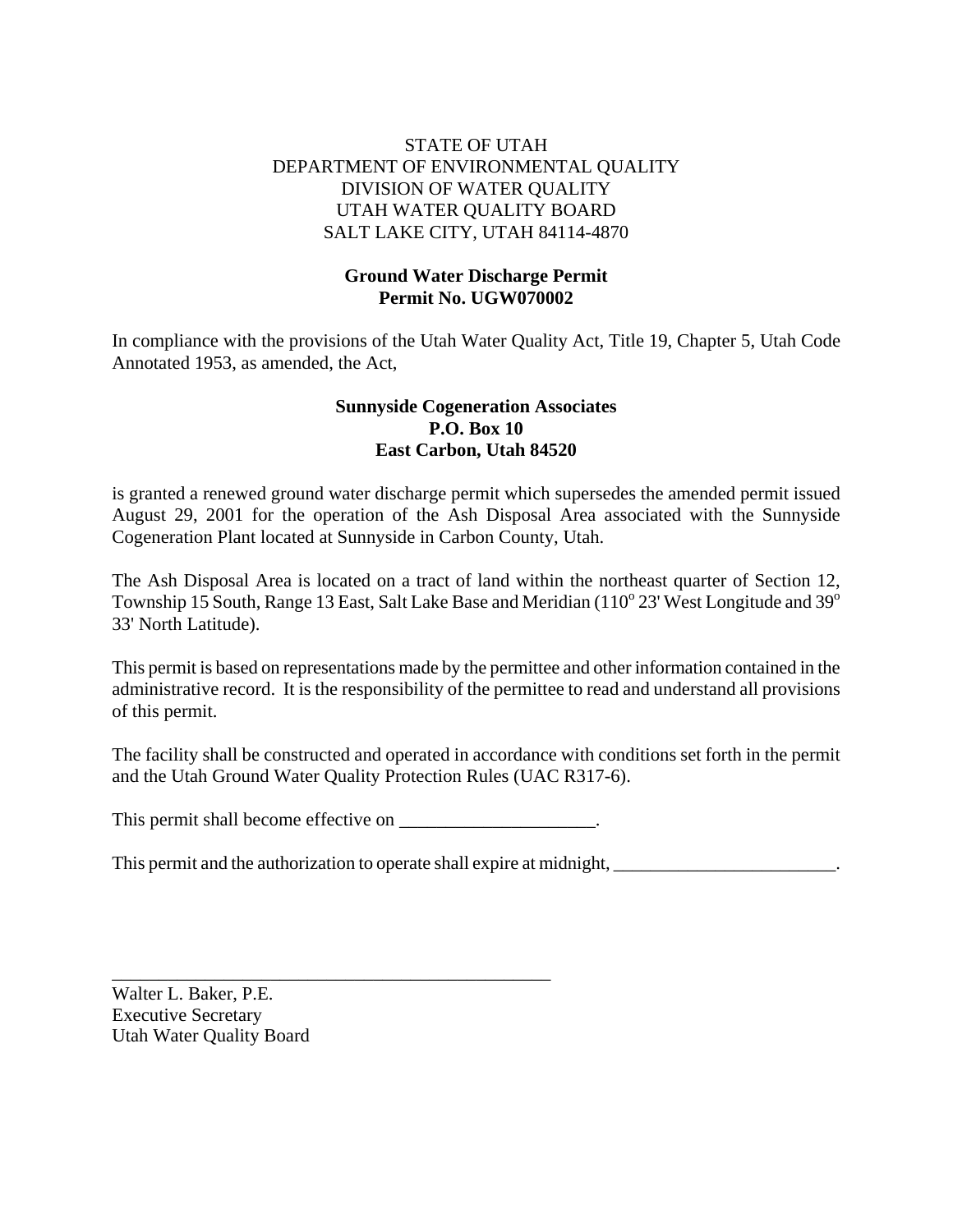# **TABLE OF CONTENTS**

| A.              |                               |    |  |
|-----------------|-------------------------------|----|--|
| <b>B.</b>       |                               |    |  |
| $\mathcal{C}$ . |                               |    |  |
| D.              |                               |    |  |
| Ε.              |                               |    |  |
| F.              |                               |    |  |
| G.              |                               |    |  |
|                 |                               |    |  |
| A.              |                               |    |  |
| <b>B.</b>       |                               |    |  |
| $\mathcal{C}$ . |                               |    |  |
| D.              |                               |    |  |
| E.              |                               |    |  |
| F.              |                               |    |  |
| G.              |                               |    |  |
| H.              |                               |    |  |
| Ι.              |                               |    |  |
| J.              |                               |    |  |
| Κ.              |                               |    |  |
|                 |                               |    |  |
| A.              |                               |    |  |
| <b>B.</b>       |                               |    |  |
| $C_{\cdot}$     |                               |    |  |
| D.              |                               |    |  |
| Е.              |                               |    |  |
| V.              |                               |    |  |
| A <sub>1</sub>  |                               |    |  |
| <b>B.</b>       |                               |    |  |
| C.              |                               |    |  |
| D.              |                               |    |  |
| Ε.              |                               |    |  |
| F.              |                               |    |  |
| G.              | <b>Signatory Requirements</b> | 13 |  |
| H.              |                               |    |  |
| I.              |                               |    |  |
| J.              |                               |    |  |
| K.              |                               |    |  |
| L.              |                               |    |  |
| M.              |                               |    |  |
| N.              |                               |    |  |
|                 |                               |    |  |
|                 |                               |    |  |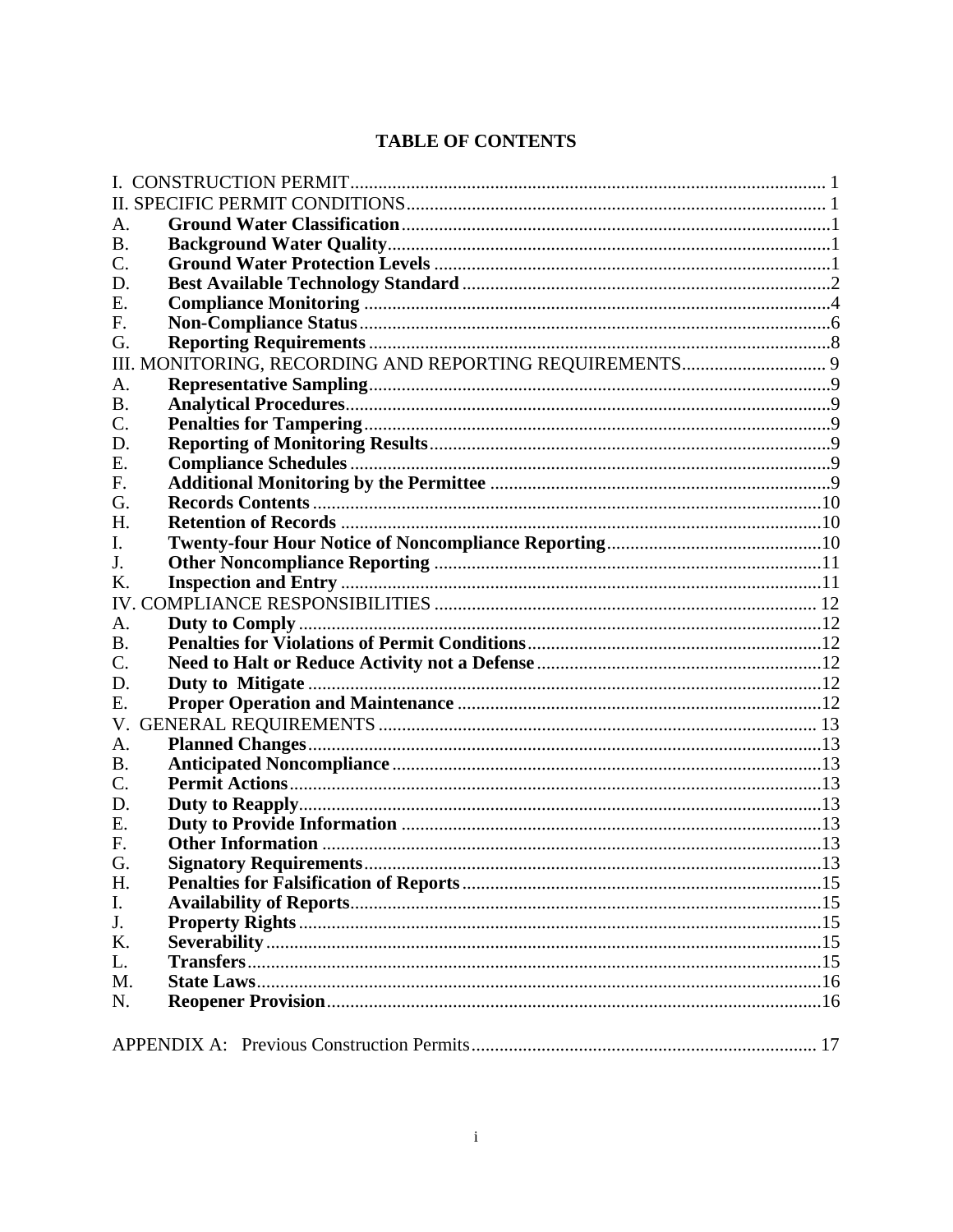### I. CONSTRUCTION PERMIT

The original and revised Construction Per:mits are included as Appendix A of this permit.

### II. SPECIFIC PERMIT CONDITIONS

# A. **Ground Water Classification**

Monitoring data have shown variable ground water quality across the site. The ground water classification for the alluvial aquifer associated with Icelander Creek and Whitmore Springs in the immediate vicinity of this facility is Class II Drinking Water Quality Ground Water. Ground water which is contained in or which has come in contact with the Mancos Shale may be Class III, Limited use Ground Water.

# B. **Background Water Quality**

Background water quality for the Icelander Creek alluvial aquifer has been established from ground water monitoring results from Whitmore Spring. Values represented in Table 1 were derived from 12 samples taken from Whitmore Spring between October 1992 and July 1995. Ground water chemistry in Whitmore Springs is very similar to that in wells MW-2 and MW-3 and constitutes background water quality in those wells for the purposes of this permit. Water quality in the new well will be established after examination of data from background sampling of that well.

| <b>Constituent</b>            | <b>Mean Concentration (mg/l)</b> | <b>Standard Deviation</b> |
|-------------------------------|----------------------------------|---------------------------|
| <b>Total Dissolved Solids</b> | $2,415^{(a)}$                    | $352^{(a)}$               |
| Calcium                       | 112                              | 18                        |
| Sodium                        | 298                              | 34                        |
| Potassium                     |                                  |                           |
| Magnesium                     | 123                              | 17                        |
| Chloride                      | 64                               | y                         |
| Sulfate                       | 796                              | 97                        |
| Bicarbonate                   | 584                              | 53                        |
| Carbonate                     |                                  |                           |

 **Table 1: Background Ground Water Quality**

(a) Updated 4/10/04.

# C. **Ground Water Protection Levels**

Ground water protection levels for downgradient compliance wells MW-1, MW-2, MW-3, MW-4, and MW-7 for this permit are represented in Table 2.

### **Table 2: Summary of Background Values and Ground Water Protection Levels**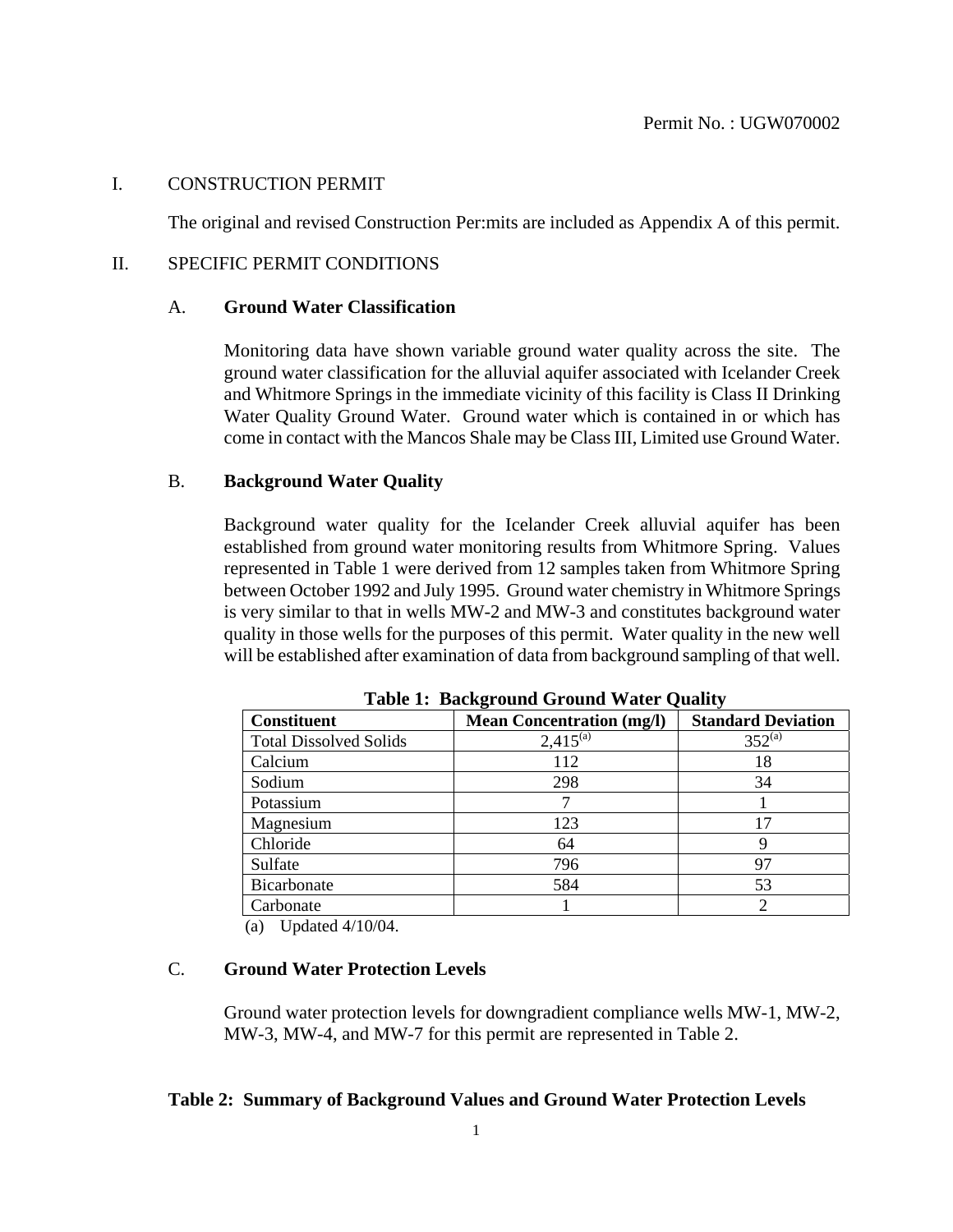| Constituent   | <b>Background Values</b> | <b>Protection</b>         | <b>Background Values</b> | <b>Protection Levels</b>  |
|---------------|--------------------------|---------------------------|--------------------------|---------------------------|
|               |                          | <b>Levels</b>             |                          |                           |
|               | $MW-1$                   |                           | $MW-7$                   | $MW-7$                    |
|               |                          | MW-1, MW-2,               |                          |                           |
|               |                          | MW-3, MW-4                |                          |                           |
| pH units      | 8.25                     | $6.5 - 8.5$               | 7.98                     | $6.5 - 8.5$               |
| <b>TDS</b>    | 2,415                    | $3,018^{(a)}$             | 4,290                    | $5,363^{(a)}$             |
| Arsenic       | 0.0036                   | $0.0125^{(b)}$            | 0.006                    | $0.025^{\circ}$           |
| <b>Barium</b> | 0.0767                   | $0.5^{(b)}$               | 0.194                    | $1.0^{(c)}$               |
| Cadmium       | 0.0031                   | $0.0039^{(a)}$            | < 0.003                  | $0.0025^{\overline{(c)}}$ |
| Copper        | 0.0120                   | $0.325^{(b)}$             | 0.018                    | $0.65^{\rm (c)}$          |
| Lead          | 0.0070                   | $0.0088^{(a)}$            | < 0.01                   | $0.0075^{\circ}$          |
| Selenium      | 0.0063                   | $0.012\overline{5^{(b)}}$ | 0.0167                   | $0.025^{\circ}$           |
| Silver        | 0.008                    | $0.025^{(b)}$             | 0.0011                   | $0.05^{(c)}$              |
| Zinc          | 0.0624                   | $1.25^{(b)}$              | 0.037                    | $2.5^{(c)}$               |

All units except pH are milligrams per liter

(a) 1.25 x background concentration for TDS.

(b) 0.25 x Ground Water Quality Standard for Class II Ground Water.

(c) 0.5 x Ground Water Quality Standard for Class III Ground Water.

#### D. **Best Available Technology Standard**

#### 1. Authorized Construction and Operation

a) The Ash Disposal Area will be operated as a landfill strictly for disposal of ash generated from the burning of waste coal obtained from the adjacent waste coal pile and tailings impoundment, or other similar waste coal sources, and other coal based fuels [alternative fuels], limestone reagent added to control  $SO_2$  emissions, and fuel oil or other high BTU coal (supplemental fuel) as limited by the FERC certification dated February 11, 1992, as supplemented by the Notice of Self-Certification of Sunnyside Cogeneration Associates as a Qualifying Small Power Production Facility in Docket No. QF86-556-004 filed April 19, 2000. While being loaded into trucks destined for the landfill, such ash will be conditioned with slurry containing water and water treatment solids. No other material is authorized for disposal by this permit in the Ash Disposal Area. At the present time, the Phase I Ash Disposal Area encompasses an area of approximately 20 acres, is now capped and is in post closure.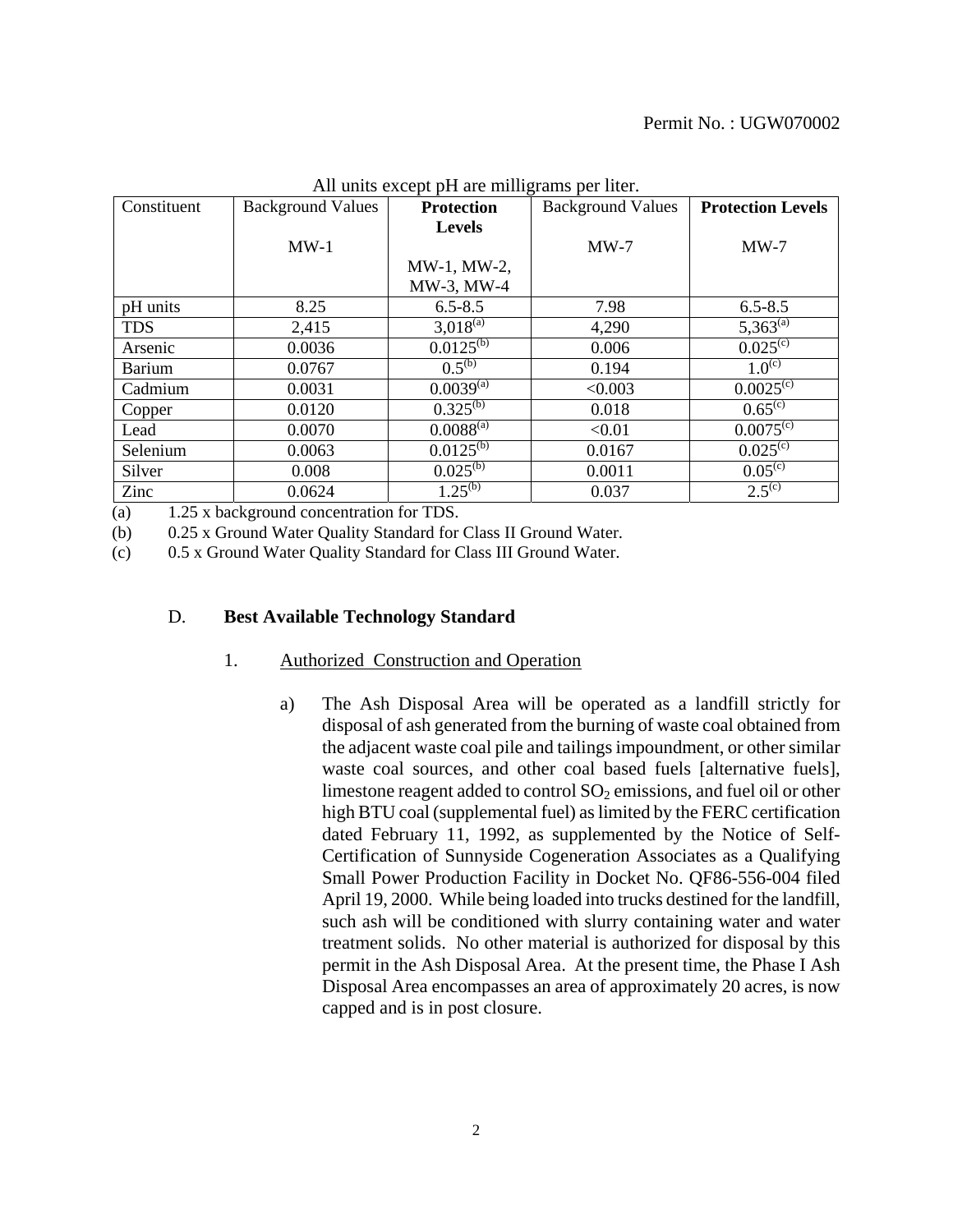A Construction Permit has been issued which will allow for expansion of the Phase II Ash Disposal area of the landfill of approximately 32 acres. The total facility is approximately 52 acres. This construction will follow that which was approved in the original 20-acre design [see Part I].

- 2. Design and Construction
	- a) *Phase I Ash Disposal Area* The existing ash disposal area has been constructed as previously designed and approved and is now closed, capped and re-seeded according to specifications.
	- b) *Phase II Ash Disposal Area* The Ash Disposal Area has been constructed according to drawings dated February 8, 1997. Additional expansion of the landfill will also incorporate referenced design specification. Prior to ash placement in the expanded area, organic topsoil and vegetation will be removed, where necessary, from the underlying area. Ash will be placed in 12-inch lifts and compacted. Ash will be configured in 20 foot terraces with a maximum outslope of 2 horizontal to 1 vertical. A 15-foot wide bench will be constructed at the top of each terrace. The bench will be sloped to control drainage as shown in drawing 3. Drainage from the toe of each terrace will be routed to the sedimentation basin at the bottom of the disposal area. A sixteen inch vegetative cover soil material will be placed on the top of the final terrace and outslope configuration as each terrace is finished. The final sixteen-inch cover material will have a hydraulic conductivity no greater than  $1 \times 10^{-3}$  cm/sec.
	- c) *Phase III Ash Disposal Area* The Ash Disposal Area will be constructed according to drawings dated December 23, 2003. Additional expansion of the landfill will also incorporate referenced design specifications. Because of minimal lateral extent of soil and vegetative covering, removal of these materials will not be required and will have no consequences regarding the ash placement in the expanded area. Ash will be placed in 12-inch lifts and compacted. Ash will be configured in 20-foot terraces with a maximum outslope of 2 horizontal to 1 vertical. A 15-foot wide bench will be constructed at the top of each terrace. The bench will be sloped to control drainage as shown in drawing 3.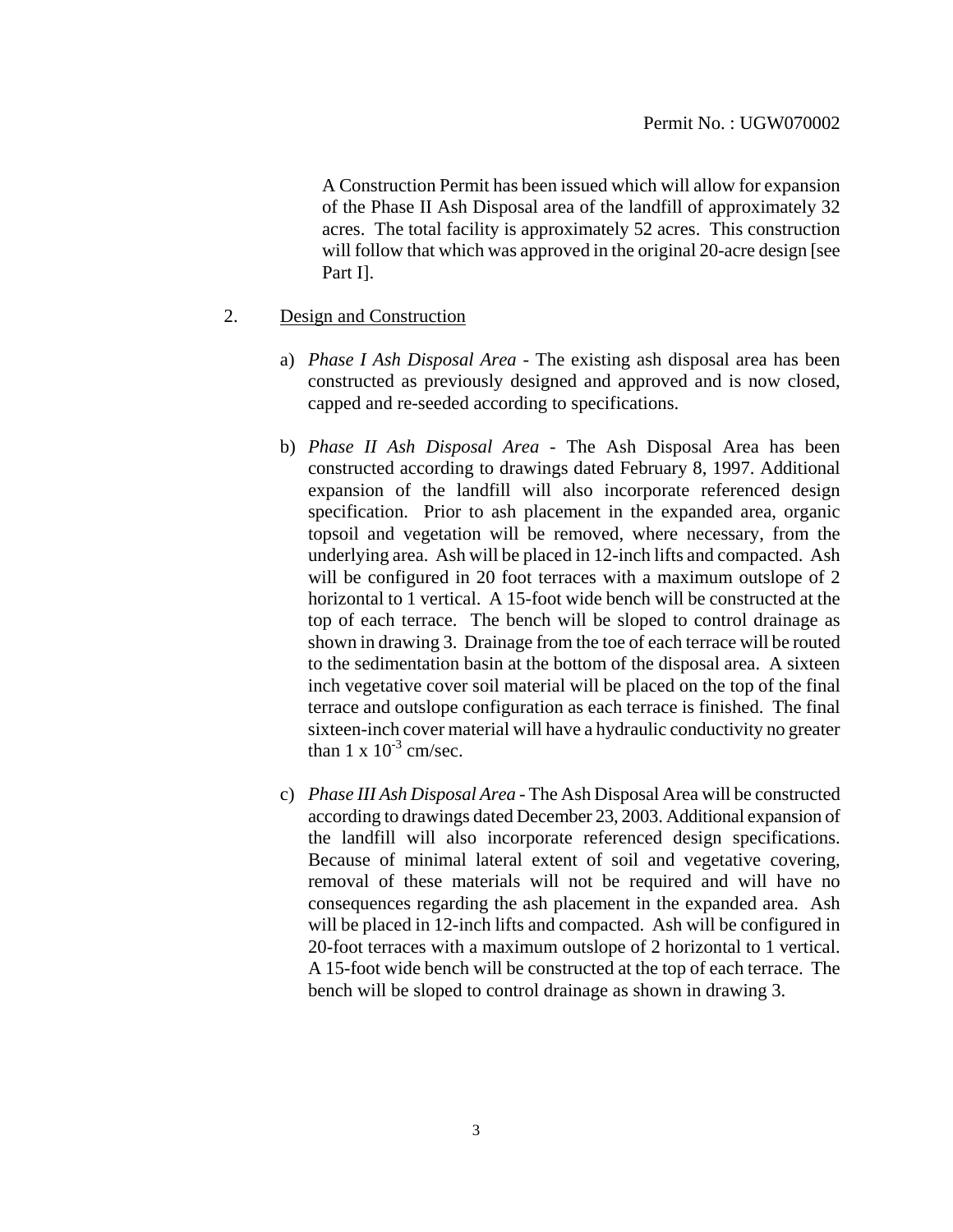Drainage from the toe of each terrace will be routed to the sedimentation basin at the bottom of the disposal area. A sixteen inch vegetative cover soil material will be placed on the top of the final terrace and outslope configuration as each terrace is finished. The final sixteen inch cover material will have a hydraulic conductivity no greater than  $1 \times 10^{-3}$ cm/sec. The Phase III area will be approximately 30 acres.

# 3. Run-on and Run-off Control

Surface water run-on will be controlled by site grading and ditches to direct drainage away from the Phase I, II, and III Ash Disposal Areas.

# 4. Sediment Basins

Storm water and ash-contact run-off is collected in the sediment basins. These basins approved and permitted by the UPDES process for surface discharge to Icelander Creek, and the revised construction permit covers the construction of the new sediment basin.

# E. **Compliance Monitoring**

1. Compliance Monitoring Points

Sunnyside Cogeneration shall operate ground water monitoring points as follows:

a) *Phase I, II and III Ash Disposal Area* - Existing monitoring wells MW-1, MW-2, MW-3, MW-4, and MW-7 will serve as downgradient monitoring points. Whitmore Spring serves as the upgradient monitoring point. Locations for these are shown in Drawing Y-30D.

All monitoring wells are constructed in accordance with criteria contained in the EPA RCRA Ground Water Monitoring Technical Enforcement Guidance Document, 1986, OSWER-9950.1 (RCRA TEGD)

2. Future Modification of the Monitoring Well Network

If at any time the Executive Secretary determines the monitoring program to be inadequate, Sunnyside Cogeneration shall submit within 30 days of receipt of written notice from the Executive Secretary a modified monitoring plan that addresses the inadequacies noted by the Executive Secretary.

3. Compliance Monitoring Period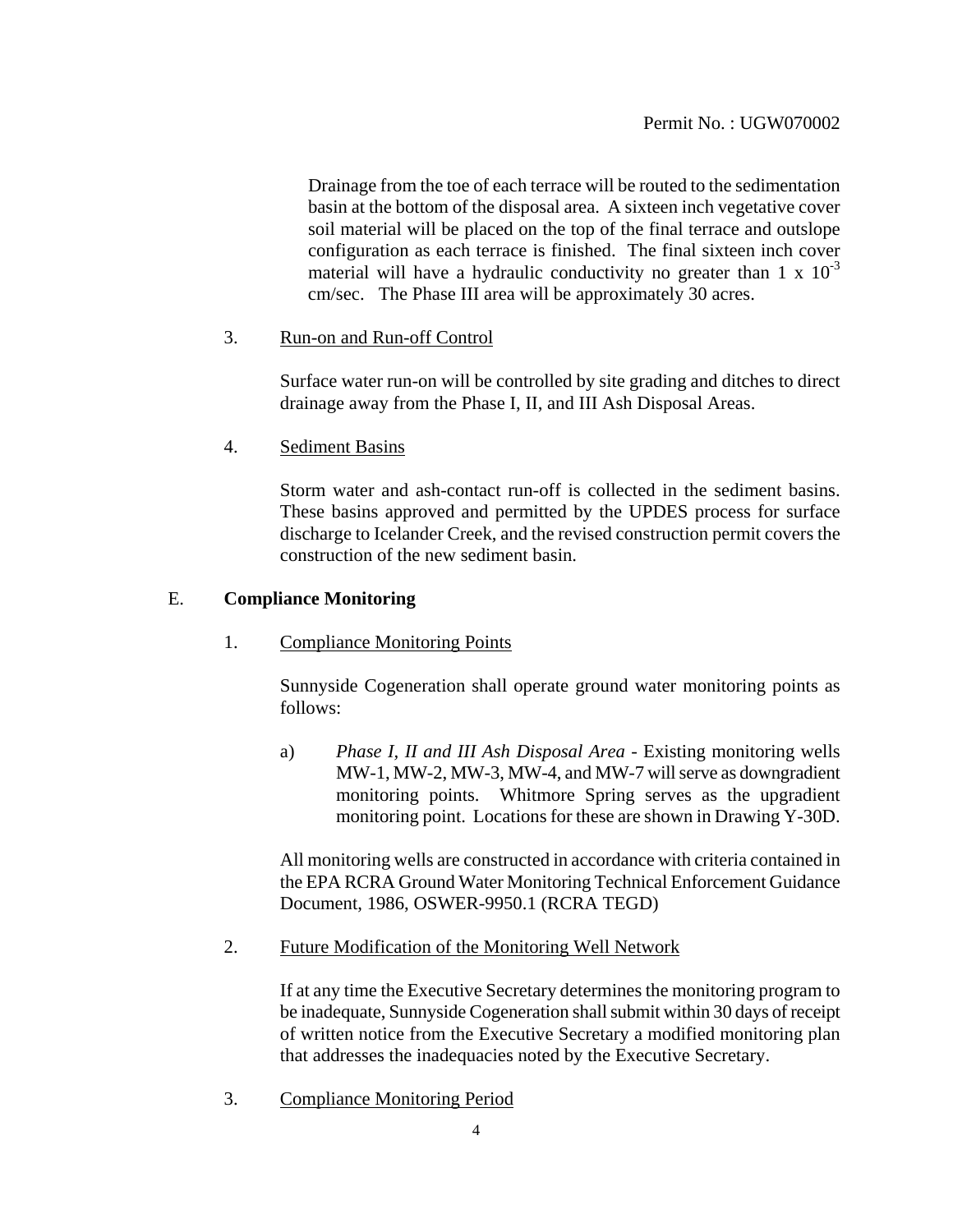Monitoring shall commence upon issuance of this permit and shall continue through a 30 year period following final closure of the ash disposal area.

4. Monitoring Frequency

The ground water monitoring wells will be sampled semi-annually while the ash disposal landfill is open, according to the requirements of Part II.E.5(c).

### 5. Monitoring Requirements

- a) In association with each sampling event, water level measurements shall be made in each monitoring well prior to removal of any water from the well bore. Measurements will be made from a permanent single reference point clearly marked on the top of the well or surface casing. Measurements will be made to the nearest 0.01 foot, and reported as elevation above sea level.
- b) Water quality samples will be collected, handled and analyzed in conformance with the Water Quality Sampling Plan that has been approved by the Executive Secretary. Sampling at additional surface water monitor points shall be done according to the Water Quality Sampling Plan.
- c) The following analyses shall be performed on all compliance monitoring samples collected:
	- i) Field Measurements: pH, specific conductance, temperature
	- ii) Laboratory Analysis
		- Major Ions (Ca, Cl, CO<sub>3</sub>, HCO<sub>3</sub>, K, Mg, Na, SO<sub>4</sub>)
		- Total dissolved solids
		- Metals (Ag, As, Ba, Cd, Cu, Pb, Se, Zn)
- d) Ash leachate analysis shall be done every five years beginning with permit issuance in 1992 according to the revised approved Ash Leachate Analysis.
- 6. Post Closure Monitoring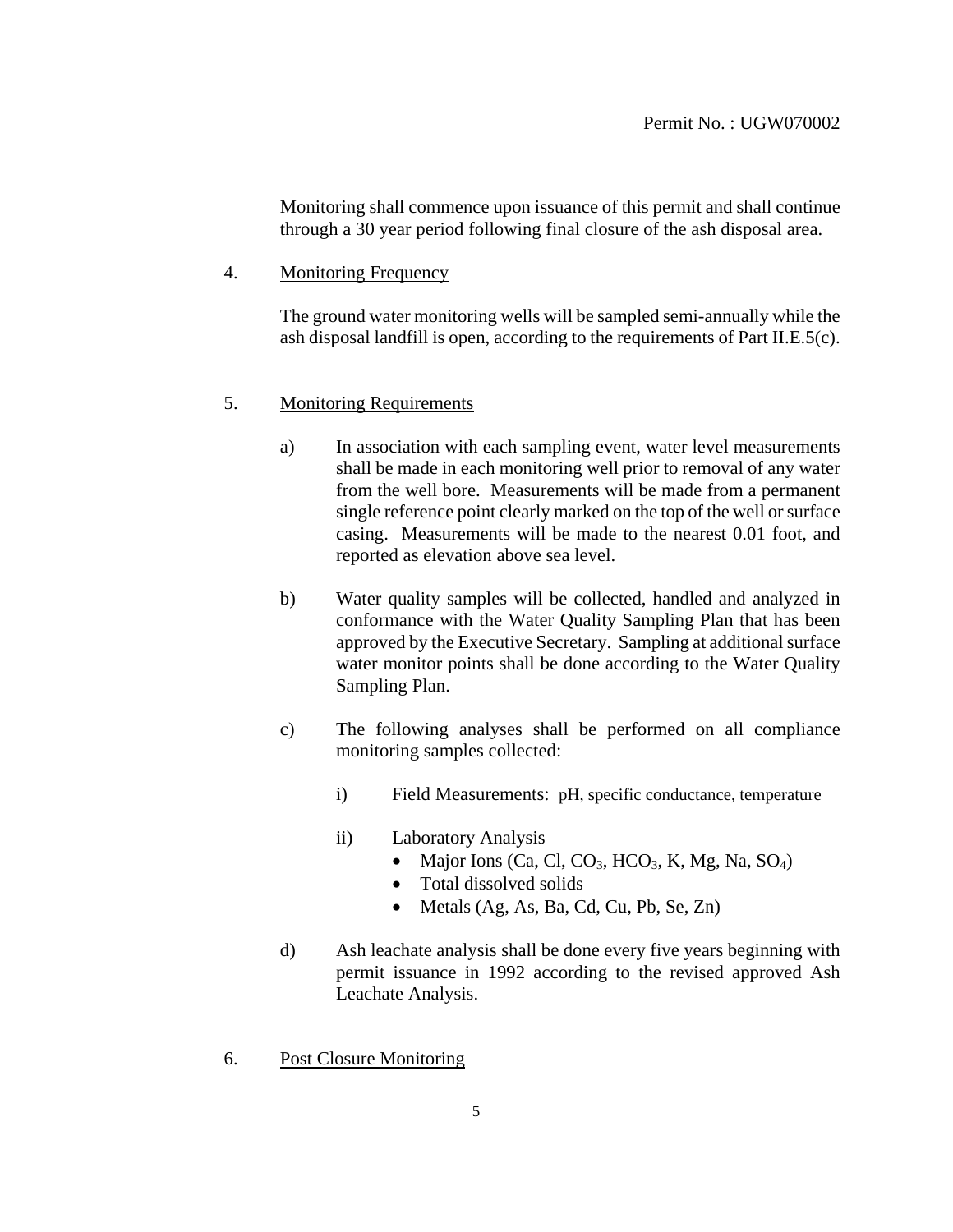The permittee shall conduct monitoring after final capping and closure of the Ash Disposal Area on a semiannual frequency for a period of 30 years after final closure. Water Quality sampling from the monitoring wells will include the same field and lab analysis contained in Part II.E.5(c).

7. Laboratory Approval

All water quality analyses shall be performed by a laboratory certified by the State of Utah to perform such analyses.

### F. **Non-Compliance Status**

1. Probable Out-of-Compliance Status

Other than as provided in paragraph III.F.2 below, Sunnyside Cogeneration shall evaluate the results of each round of ground water sampling analytical results to determine any exceedance of the ground water protection levels outlined in Part II Table 1. Upon determination by Sunnyside Cogeneration that a protection level has been exceeded, at any compliance monitoring well, Sunnyside Cogeneration shall:

- a) Immediately re-sample the exceeding monitoring well(s), submit analytical results from the re-sampling, and notify the Executive Secretary of the probable out-of-compliance status within 30 days of initial detection.
- b) Implement a monthly frequency of sampling for the ground water monitoring well(s) required by this permit. The monthly frequency shall continue until the Executive Secretary notifies Sunnyside Cogeneration that the permitted monitoring frequency can be resumed.
- 2. Probable Out-of-Compliance Status for Total Dissolved Solids

In the event total dissolved solids (TDS) exceeds 3,018 mg/l in wells MW-1, MW-2, MW-3, and MW-4 and no other parameters exceed protection levels, the permittee shall prepare a report on the cause of the exceedance for submission with the next regular monitoring report.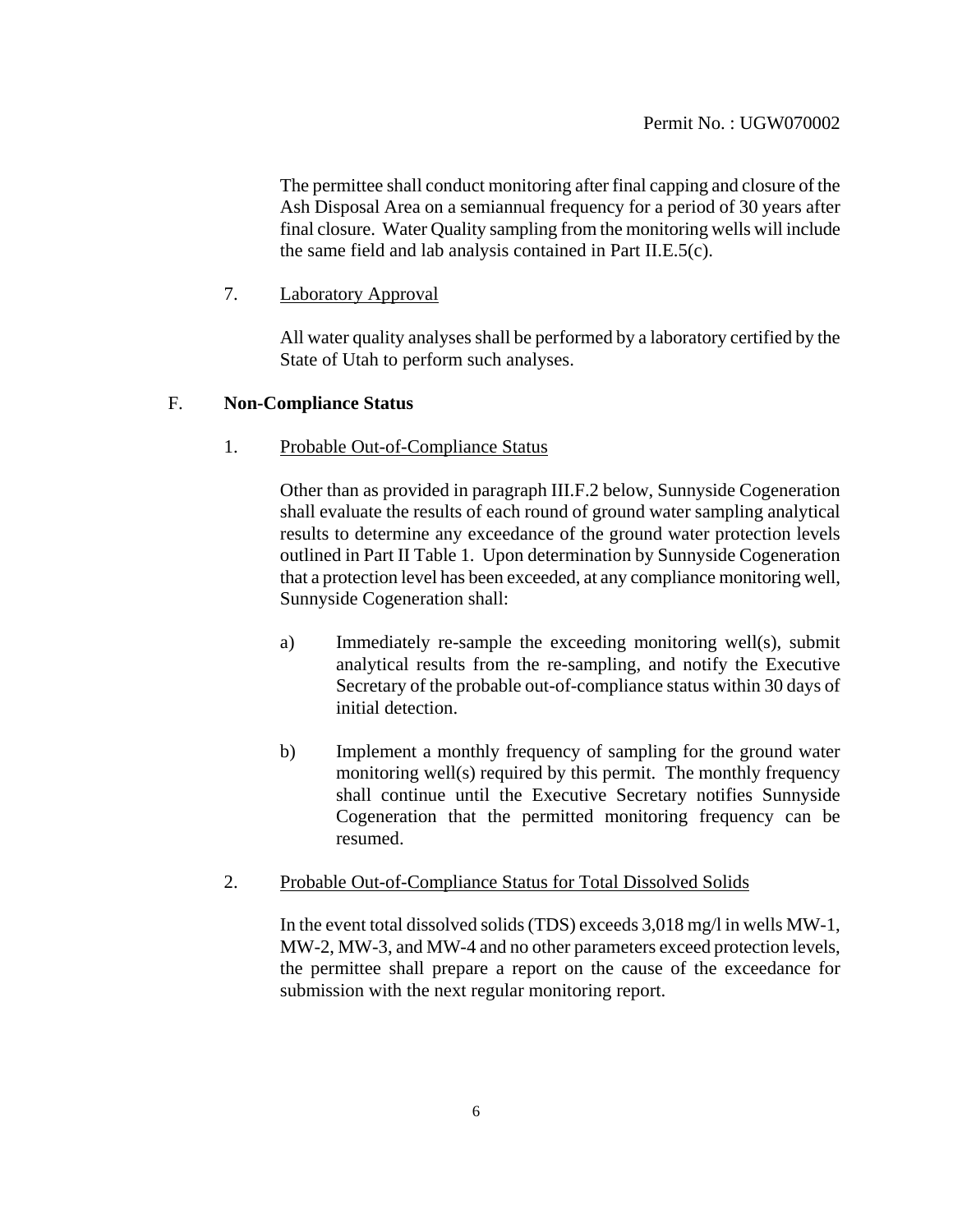This report must show an analysis of major ion chemistry at all monitoring points for the current sampling event and any past data needed to evaluate the cause of the exceedance. If the Exceedence Report fails to identify the probable cause for exceeding the Protection Limits in Table 2, the analysis shall include Piper and Stiff diagrams for water chemistry of the monitoring points, ash leachate, leachate from naturally occurring materials at the site, and water from the ash runoff basin. Other information, such as trend analysis, may also be presented to support the report's conclusions.

In the event the report does not satisfactorily demonstrate that the TDS exceedence was caused by factors other than that of the landfill, the permittee shall follow the procedures in Parts II.F.1 and 3, as applicable. Based on available information, the Executive Secretary may require changes in the compliance-monitoring plan to better monitor the landfill's effects on ground water.

### 3. Out-of-Compliance Status due to Exceedence of Permit Limits

Based on the accelerated monitoring results obtained under monthly sampling as listed in Part II.F.1, Sunnyside Cogeneration shall determine in accordance with UAC R317-6-6.16, if an out of compliance situation exists. Upon making this determination Sunnyside Cogeneration shall:

- a) Notify the Executive Secretary of the out of compliance status within 24 hours of detection.
- b) Submit a Source Assessment and Compliance Schedule to the Executive Secretary within 30 days of detection of the out of compliance status that outlines the following:
	- i) Steps of action that will assess the extent of the contamination and identify its source.
	- ii) Measures that will be taken to alleviate contribution of any further contamination to the ground water and prevent any recurrence of the non-compliance.
	- iii) Actions that will be taken to mitigate and remediate existing contamination from the implicated facility.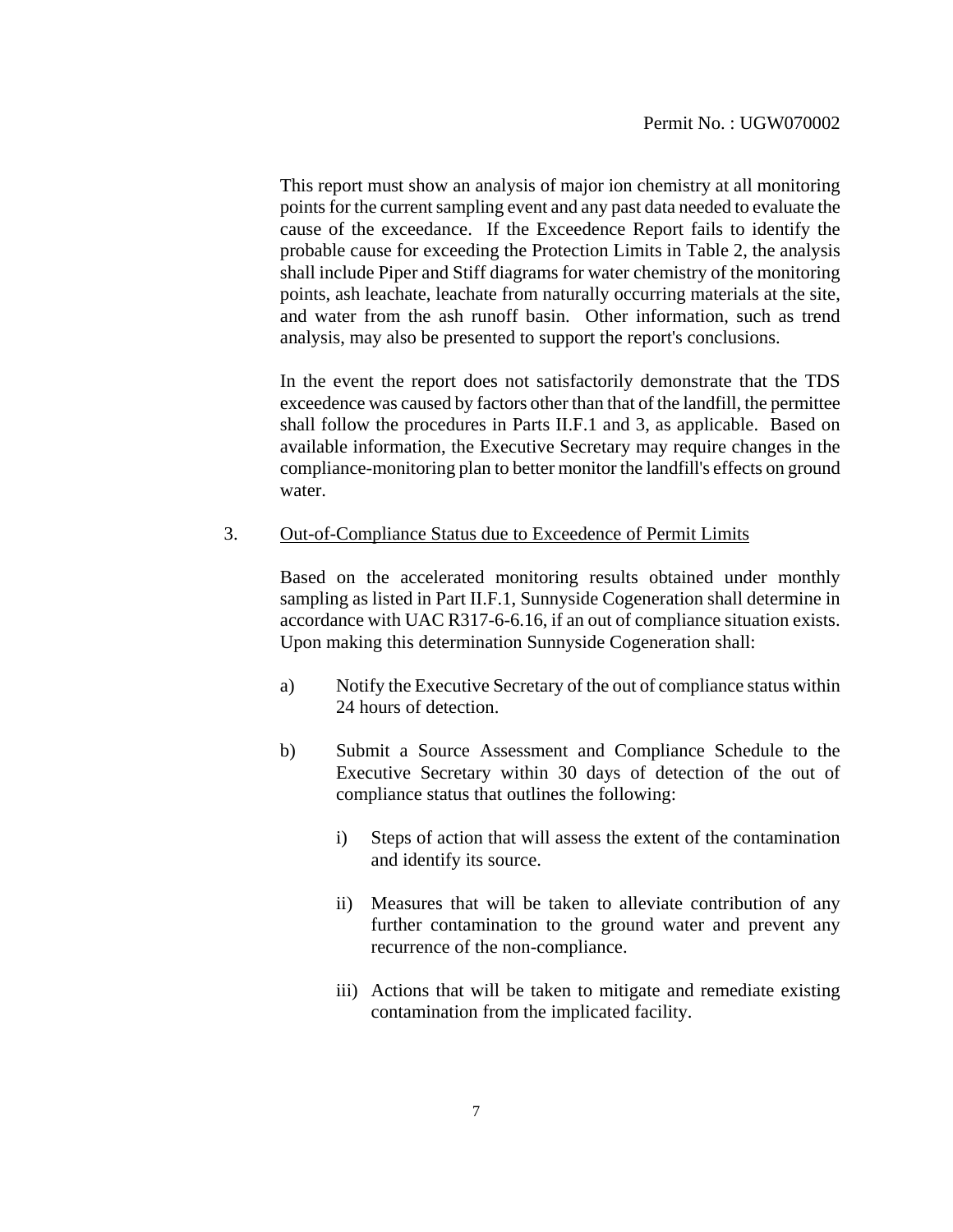c) Implement the Source Assessment and Compliance Schedule within 120 days of approval by the Executive Secretary.

### 4. Out-of-Compliance Status due to Failure of Best Available Technology

If the permittee determines that an out of compliance situation exists due to failure to maintain best available technology, Sunnyside Cogeneration shall notify the Executive Secretary according to the provisions of this permit.

In the event a compliance action is initiated against the permittee for violation of permit conditions relating to containment technology, the permittee may affirmatively defend against that action by demonstrating the following:

- a) The permittee submitted notification according to the provisions of this permit.
- b) The failure was not intentional or caused by the permittee's negligence, either in action or failure to act.
- c) The permittee has taken adequate measures to meet permit conditions in a timely manner or has submitted to the Executive Secretary, for his approval, an adequate plan and schedule for meeting permit conditions; and
- d) The provisions of Utah Code Ann. § 19-5-107 have not been violated.

### G. **Reporting Requirements**

1. Reporting

Water quality sampling results shall be submitted to the Executive Secretary as follows:

|     | Semi-Annual Sampling                  | Report Due On |  |
|-----|---------------------------------------|---------------|--|
| 1st | (Jan., Feb., March, April, May, June) | July 15       |  |
| 2nd | (July, Aug., Sept., Oct., Nov., Dec.) | January 15    |  |

Failure to submit reports within the time frame due shall be deemed as noncompliance and may result in enforcement action.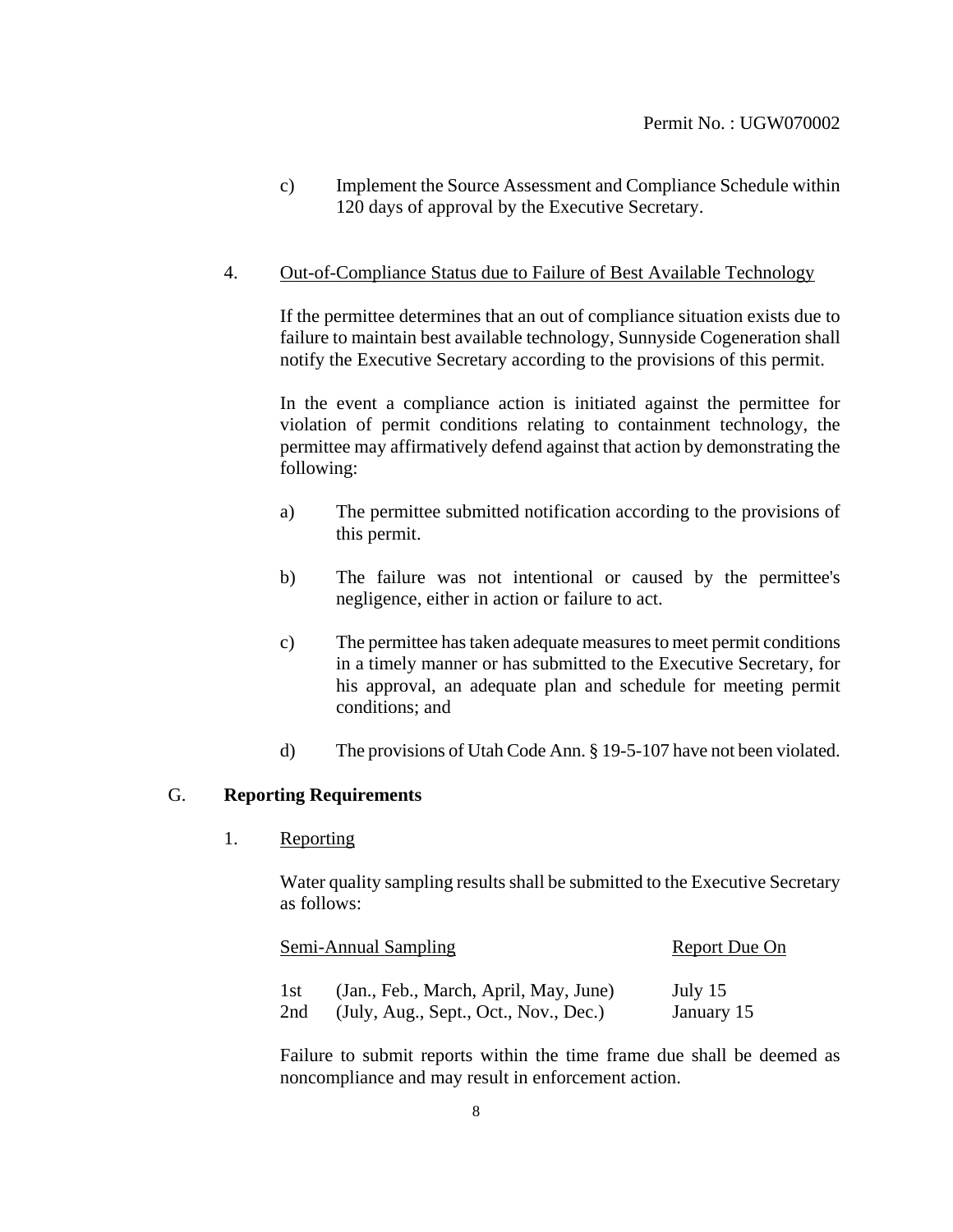### III. MONITORING, RECORDING AND REPORTING REQUIREMENTS

### A. **Representative Sampling**

Samples taken in compliance with the monitoring requirements established under Part I shall be representative of the monitored activity.

### B. **Analytical Procedures**

Water sample analysis must be conducted according to test procedures specified under UAC R317-6-6.3.L, unless other test procedures have been specified in this permit.

# C. **Penalties for Tampering**

The Act provides that any person who falsifies, tampers with, or knowingly renders inaccurate, any monitoring device or method required to be maintained under this permit shall, upon conviction, be punished by a fine of not more than \$10,000 per violation, or by imprisonment for not more than six months per violation, or by both.

### D. **Reporting of Monitoring Results**

Monitoring results obtained during each reporting period specified in the permit, shall be submitted to the Executive Secretary, Utah Division of Water Quality at the following address no later than the 15th day of the month following the completed reporting period:

> Utah Division of Water Quality 195 North 1950 West P.O. Box 144870 Salt Lake City, Utah 84114-4870 Attention: Ground Water Protection Program

# E. **Compliance Schedules**

Reports of compliance or noncompliance with, or any progress reports on interim and final requirements contained in any Compliance Schedule of this permit shall be submitted no later than 14 days following each schedule date.

### F. **Additional Monitoring by the Permittee**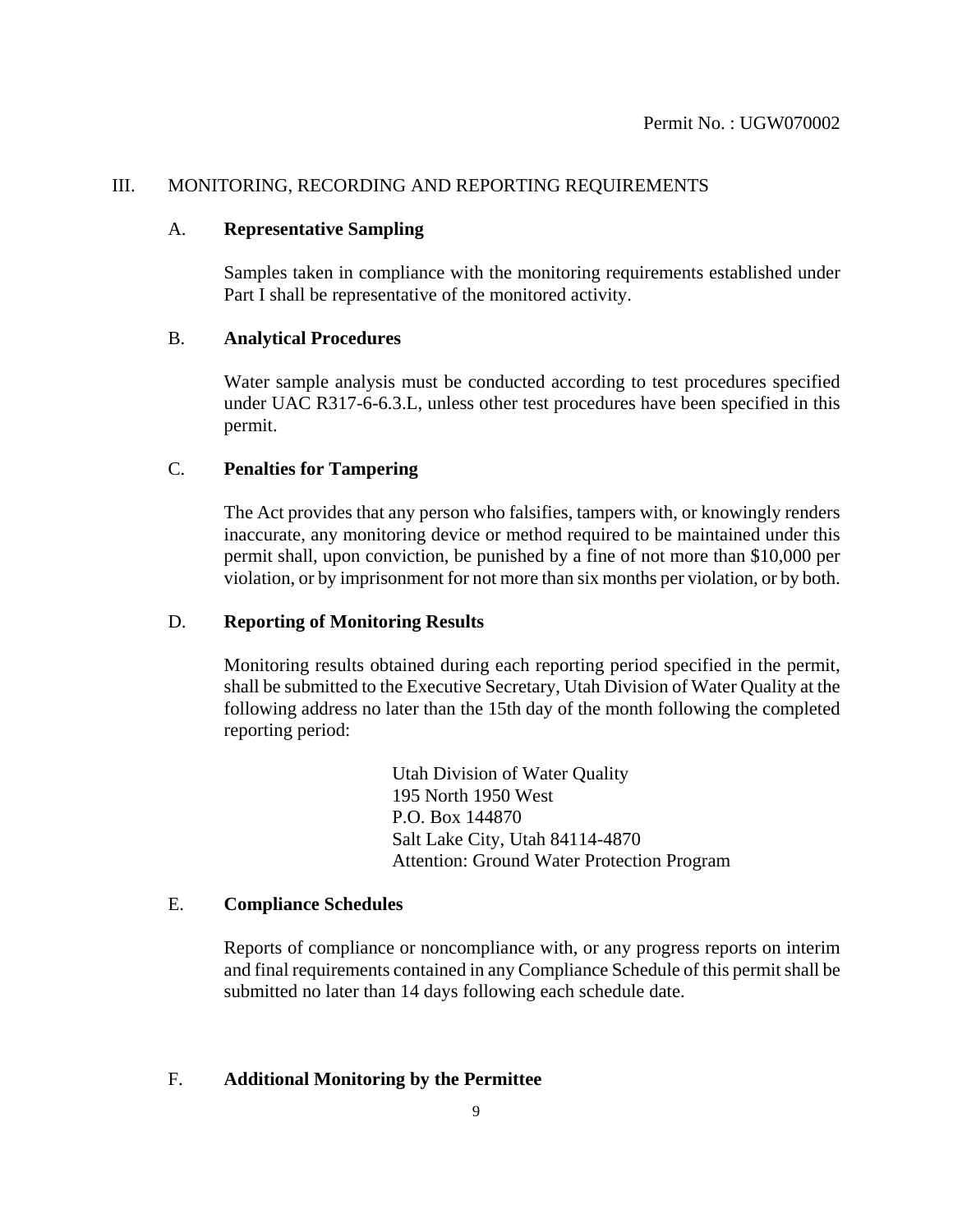If the permittee monitors any pollutant more frequently than required by this permit, using approved test procedures as specified in this permit, the results of this monitoring shall be included in the calculation and reporting of the data submitted. Such increased frequency shall also be indicated.

### G. **Records Contents**

Records of monitoring information shall include:

- 1. The date, exact place, and time of sampling or measurements:
- 2. The individual(s) who performed the sampling or measurements;
- 3. The date(s) and time(s) analyses were performed;
- 4. The individual(s) who performed the analyses;
- 5. The analytical techniques or methods used; and,
- 6. The results of such analyses.

### H. **Retention of Records**

The permittee shall retain records of all monitoring information, including all calibration and maintenance records and copies of all reports required by this permit, and records of all data used to complete the application for this permit, for a period of at least three years from the date of the sample, measurement, report or application. This period may be extended by request of the Executive Secretary at any time.

### I. **Twenty-four Hour Notice of Noncompliance Reporting**

- 1. The permittee shall verbally report any noncompliance which may endanger public health or the environment as soon as possible, but no later than 24 hours from the time the permittee first became aware of the circumstances. The report shall be made to the Utah Department of Environmental Quality 24 hour number, (801) 536-4123, or to the Division of Water Quality, Ground Water Protection Section at (801) 536-4300, during normal business hours (Monday through Friday 8:00 am - 5:00 pm Mountain Time).
- 2. A written submission shall also be provided to the Executive Secretary within five days of the time that the permittee becomes aware of the circumstances. The written submission shall contain:
	- a. A description of the noncompliance and its cause;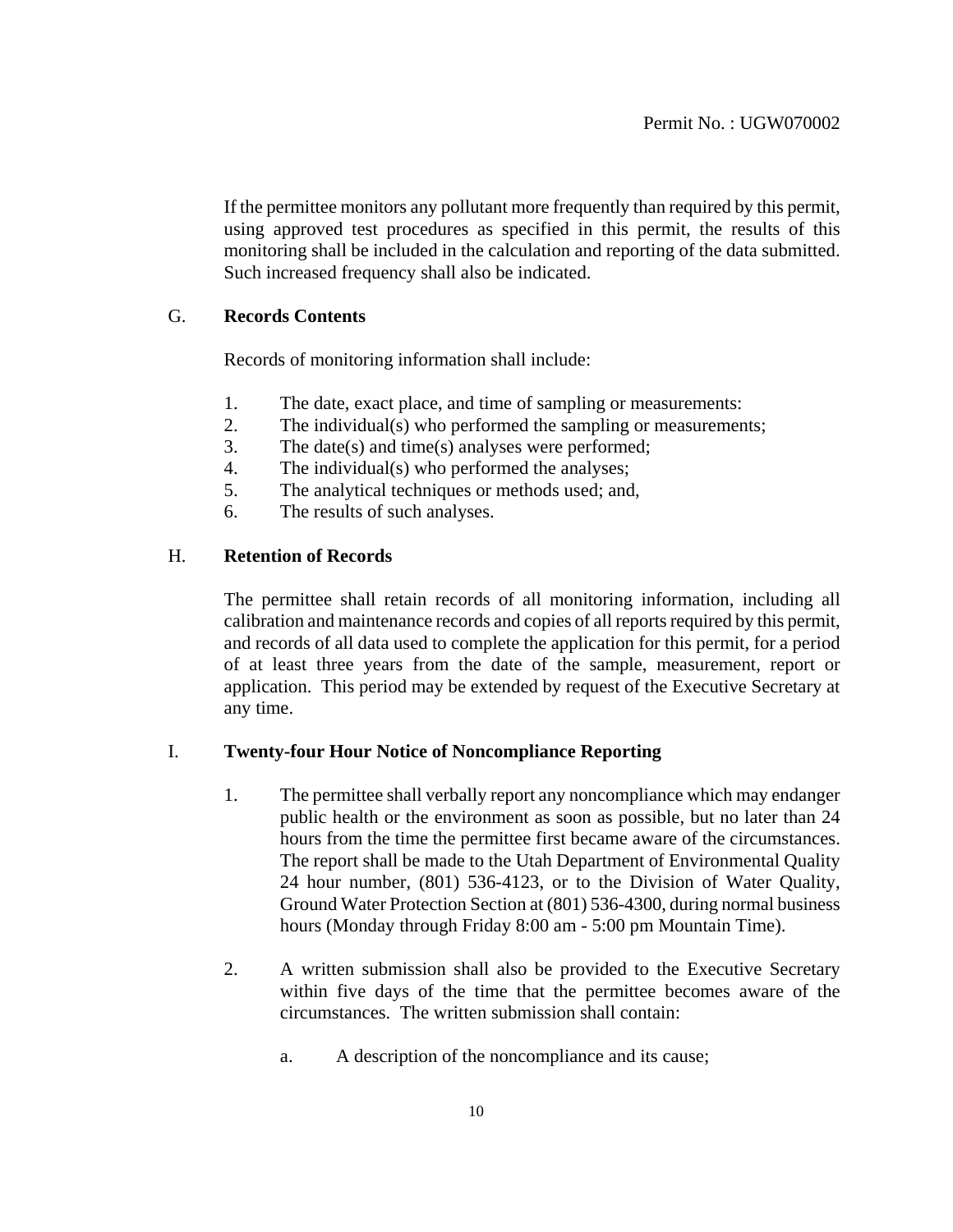- b. The period of noncompliance, including exact dates and times;
- c. The estimated time noncompliance is expected to continue if it has not been corrected; and,
- d. Steps taken or planned to reduce, eliminate, and prevent reoccurrence of the noncompliance.
- 3. Reports shall be submitted to the addresses in Part III.D, Reporting of Monitoring Results.

### J. **Other Noncompliance Reporting**

Instances of noncompliance not required to be reported within 24 hours, shall be reported at the time that monitoring reports for Part III.D are submitted.

# K. **Inspection and Entry**

The permittee shall allow the Executive Secretary, or an authorized representative, upon the presentation of credentials and other documents as may be required by law, to:

- 1. Enter upon the permittee's premises where a regulated facility or activity is located or conducted, or where records must be kept under the conditions of the permit;
- 2. Have access to and copy, at reasonable times, any records that must be kept under the conditions of this permit;
- 3. Inspect at reasonable times any facilities, equipment (including monitoring and control equipment), practices, or operations regulated or required under this permit; and,
- 4. Sample or monitor at reasonable times, for the purpose of assuring permit compliance or as otherwise authorized by the Act, any substances or parameters at any location.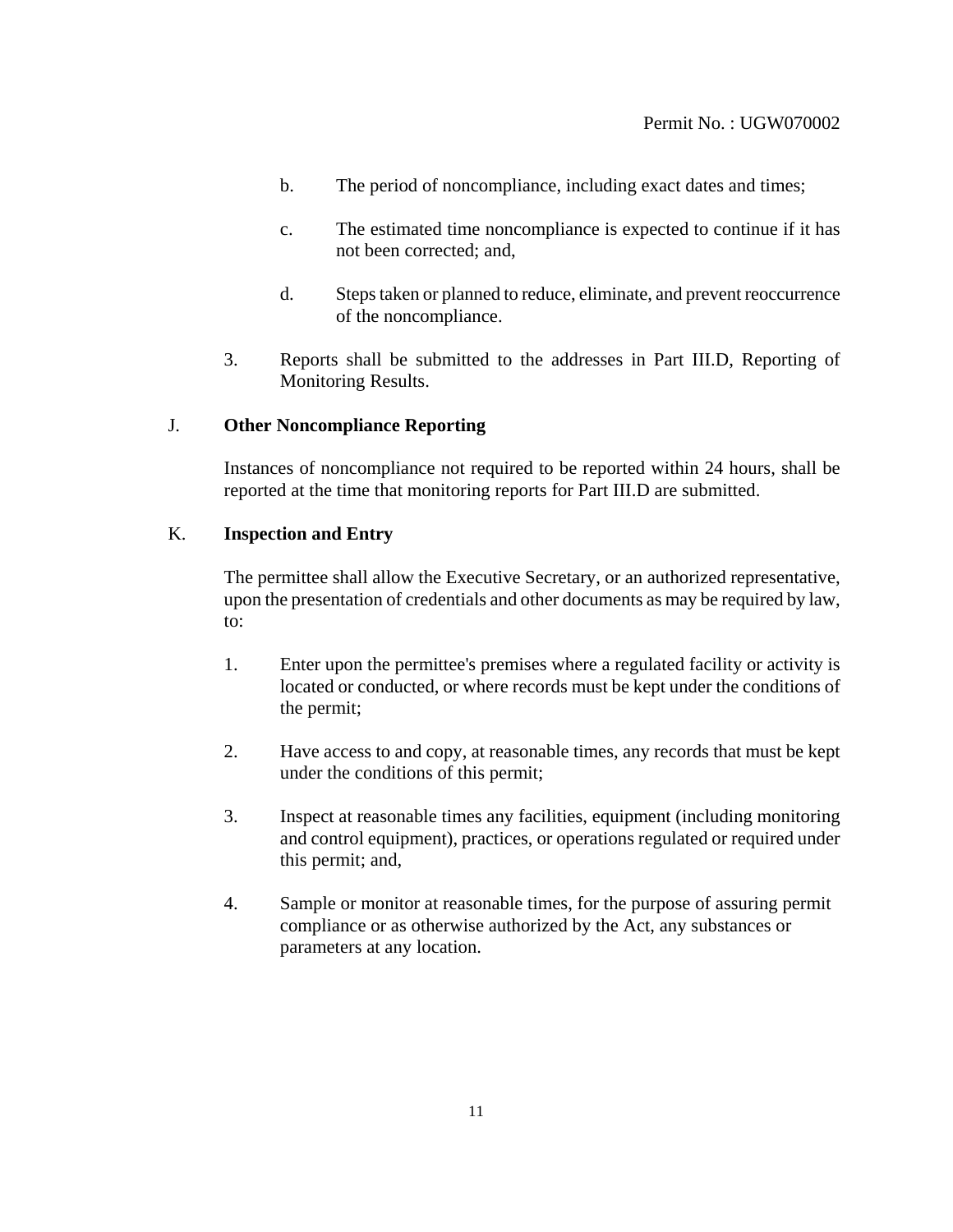### IV. COMPLIANCE RESPONSIBILITIES

### A. **Duty to Comply**

The permittee must comply with all conditions of this permit. Any permit noncompliance constitutes a violation of the Act and is grounds for enforcement action; for permit termination, revocation and reissuance, or modification; or for denial of a permit renewal application. The permittee shall give advance notice to the Executive Secretary of any planned changes in the permitted facility or activity that may result in noncompliance with permit requirements.

#### B. **Penalties for Violations of Permit Conditions**

The Act provides that any person who violates a permit condition implementing provisions of the Act is subject to a civil penalty not to exceed \$10,000 per day of such violation. Any person who willfully or negligently violates permit conditions is subject to a fine not exceeding \$25,000 per day of violation. Any person convicted under Section 19-5-115(2) of the Act a second time shall be punished by a fine not exceeding \$50,000 per day. Nothing in this permit shall be construed to relieve the permittee of the civil or criminal penalties for noncompliance.

#### C. **Need to Halt or Reduce Activity not a Defense**

It shall not be a defense for a permittee in an enforcement action that it would have been necessary to halt or reduce the permitted activity in order to maintain compliance with the conditions of this permit.

#### D. **Duty to Mitigate**

The permittee shall take all reasonable steps to minimize or prevent any discharge in violation of this permit that has a reasonable likelihood of adversely affecting human health or the environment.

### E. **Proper Operation and Maintenance**

The permittee shall at all times properly operate and maintain all facilities and systems of treatment and control (and related appurtenances) which are installed or used by the permittee to achieve compliance with the conditions of this permit. Proper operation and maintenance also includes adequate laboratory controls and quality assurance procedures. This provision requires the operation of back-up or auxiliary facilities or similar systems that are installed by a permittee only when the operation is necessary to achieve compliance with the conditions of the permit.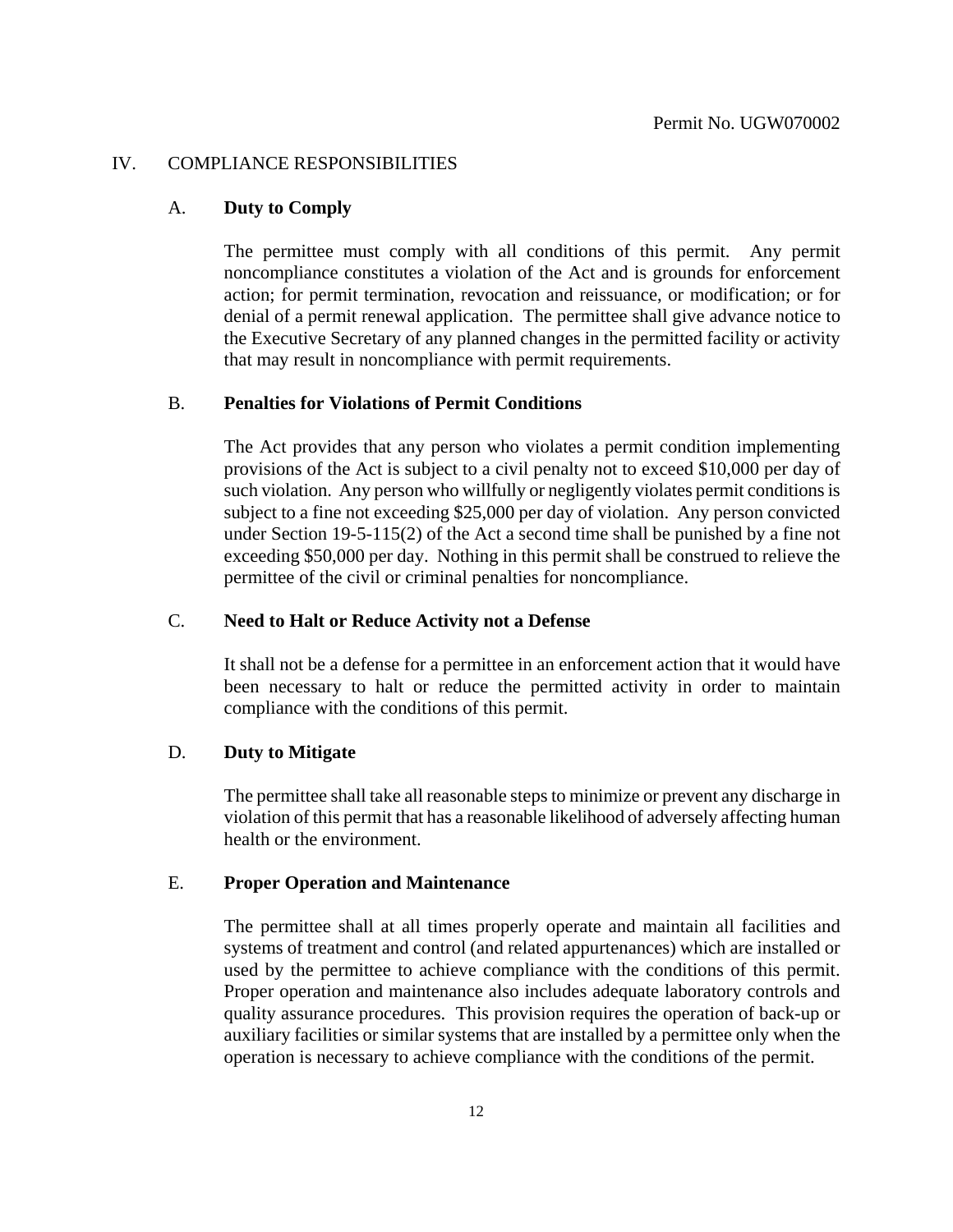### V. GENERAL REQUIREMENTS

### A. **Planned Changes**

The permittee shall give notice to the Executive Secretary as soon as possible of any planned physical alterations or additions to the permitted facility. Notice is required when the alteration or addition could significantly change the nature of the facility or increase the quantity of pollutants discharged.

### B. **Anticipated Noncompliance**

The permittee shall give advance notice of any planned changes in the permitted facility or activity that may result in noncompliance with permit requirements.

### C. **Permit Actions**

This permit may be modified, revoked and reissued, or terminated for cause. The filing of a request by the permittee for a permit modification, revocation and reissuance, or termination, or a notification of planned changes or anticipated noncompliance, does not stay any permit condition.

# D. **Duty to Reapply**

If the permittee wishes to continue an activity regulated by this permit after the expiration date of this permit, the permittee must apply for and obtain a permit renewal or extension. The application should be submitted at least 180 days before the expiration date of this permit.

# E. **Duty to Provide Information**

The permittee shall furnish to the Executive Secretary, within a reasonable time, any information which the Executive Secretary may request to determine whether cause exists for modifying, revoking and reissuing, or terminating this permit, or to determine compliance with this permit. The permittee shall also furnish to the Executive Secretary, upon request, copies of records required to be kept by this permit.

# F. **Other Information**

When the permittee becomes aware that it failed to submit any relevant facts in a permit application, or submitted incorrect information in a permit application or any report to the Executive Secretary, it shall promptly submit such facts or information.

### G. **Signatory Requirements**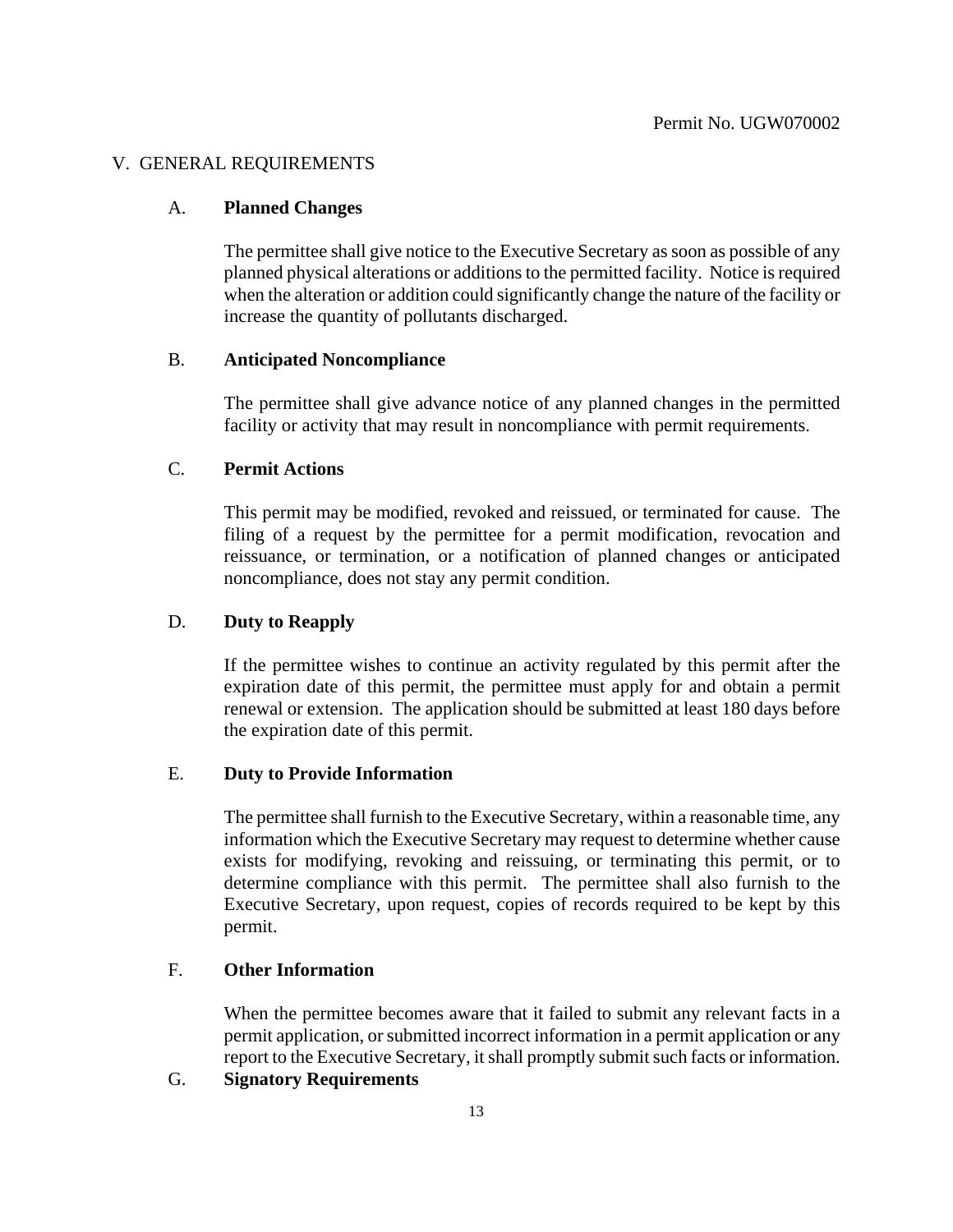All applications, reports or information submitted to the Executive Secretary shall be signed and certified.

- 1. All permit applications shall be signed as follows:
	- a. For a corporation: by a responsible corporate officer;
	- b. For a partnership or sole proprietorship: by a general partner or the proprietor, respectively.
	- c. For a municipality, State, Federal, or other public agency: by either a principal executive officer or ranking elected official.
- 2. All reports required by the permit and other information requested by the Executive Secretary shall be signed by a person described above or by a duly authorized representative of that person. A person is a duly authorized representative only if:
	- a. The authorization is made in writing by a person described above and submitted to the Executive Secretary, and,
	- b. The authorization specified either an individual or a position having responsibility for the overall operation of the regulated facility or activity, such as the position of plant manager, operator of a well or a well field, superintendent, position of equivalent responsibility, or an individual or position having overall responsibility for environmental matters for the company. (A duly authorized representative may thus be either a named individual or any individual occupying a named position.)
- 3. Changes to Authorization. If authorization under Part IV.G.2 is no longer accurate because a different individual or position has responsibility for the overall operation of the facility, a new authorization satisfying the requirements of Part V.G.2. must be submitted to the Executive Secretary prior to or together with any reports, information, or applications to be signed by an authorized representative.
- 4. Certification. Any person signing a document under this section shall make the following certification:

"I certify under penalty of law that this document and all attachments were prepared under my direction or supervision in accordance with a system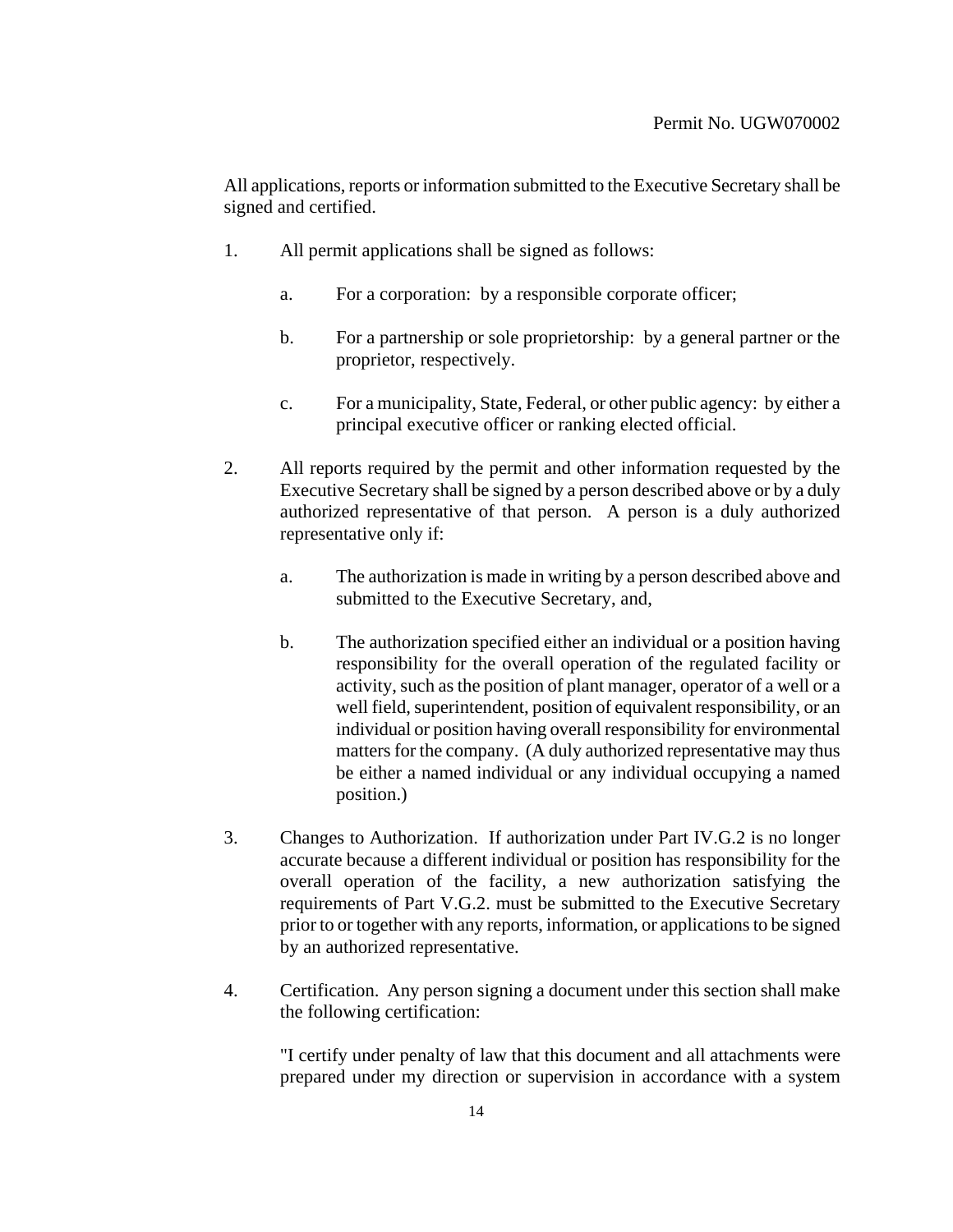designed to assure that qualified personnel properly gather and evaluate the information submitted. Based on my inquiry of the person or persons who manage the system, or those persons directly responsible for gathering the information, the information submitted is, to the best of my knowledge and belief, true, accurate, and complete. I am aware that there are significant penalties for submitting false information, including the possibility of fine and imprisonment for knowing violations."

# H. **Penalties for Falsification of Reports**

The Act provides that any person who knowingly makes any false statement, representation, or certification in any record or other document submitted or required to be maintained under this permit, including monitoring reports or reports of compliance or noncompliance shall, upon conviction be punished by a fine of not more than \$10,000 per violation, or by imprisonment for not more than six months per violation, or by both.

# I. **Availability of Reports**

Except for data determined to be confidential by the permittee, all reports prepared in accordance with the terms of this permit shall be available for public inspection at the offices of the Executive Secretary. As required by the Act, permit applications, permits, effluent data, and ground water quality data shall not be considered confidential.

### J. **Property Rights**

The issuance of this permit does not convey any property rights of any sort, or any exclusive privileges, nor does it authorize any injury to private property or any invasion of personal rights, nor any infringement of federal, state or local laws or regulations.

### K. **Severability**

The provisions of this permit are severable, and if any provision of this permit, or the application of any provision of this permit to any circumstance, is held invalid, the application of such provision to other circumstances, and the remainder of this permit, shall not be affected thereby.

### L. **Transfers**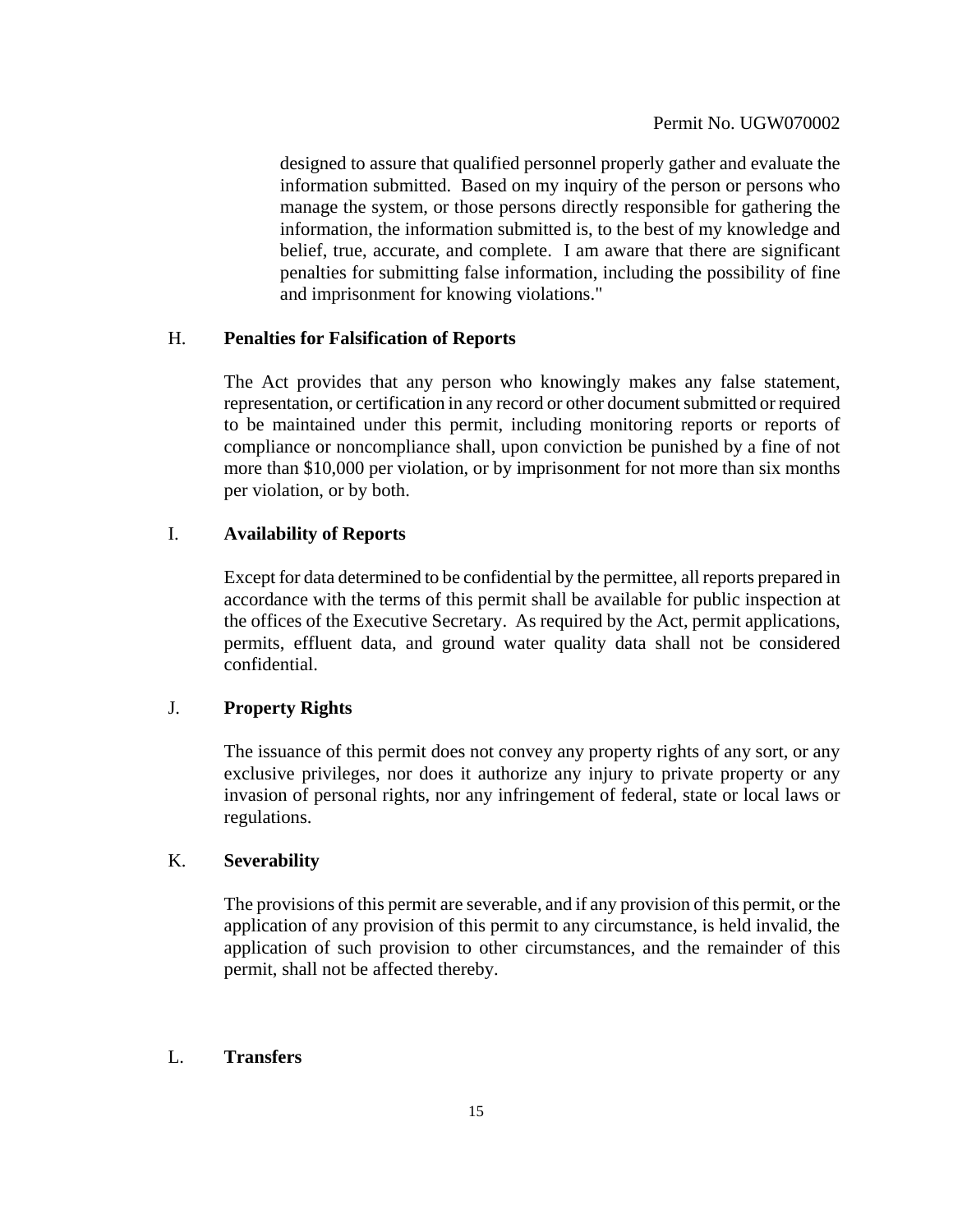This permit may be automatically transferred to a new permittee if:

- 1. The current permittee notifies the Executive Secretary at least 30 days in advance of the proposed transfer date;
- 2. The notice includes a written agreement between the existing and new permittee containing a specific date for transfer of permit responsibility, coverage, and liability between them; and,
- 3. The Executive Secretary does not notify the existing permittee and the proposed new permittee of his or her intent to modify, or revoke and reissue the permit. If this notice is not received, the transfer is effective on the date specified in the agreement mentioned in paragraph 2 above.

### M. **State Laws**

Nothing in this permit shall be construed to preclude the institution of any legal action or relieve the permittee from any responsibilities, liabilities, penalties established pursuant to any applicable state law or regulation under authority preserved by Section 19-5-117 of the Act.

### N. **Reopener Provision**

This permit may be reopened and modified (following proper administrative procedures) to include the appropriate limitations and compliance schedule, if necessary, if one or more of the following events occurs:

- 1. If new ground water standards are adopted by the Board, the permit may be reopened and modified to extend the terms of the permit or to include pollutants covered by new standards. The permittee may apply for a variance under the conditions outlined in R317-6-6.4(D).
- 2. If alternative compliance mechanisms are required.
- 3. If subsequent ground water monitoring data reveals the background water quality values in Part II Table 1 are not accurate.
- 4. If data collected subsequent to permit issuance indicate that the fresh water reservoir and or the coal runoff basin present risks to ground water quality.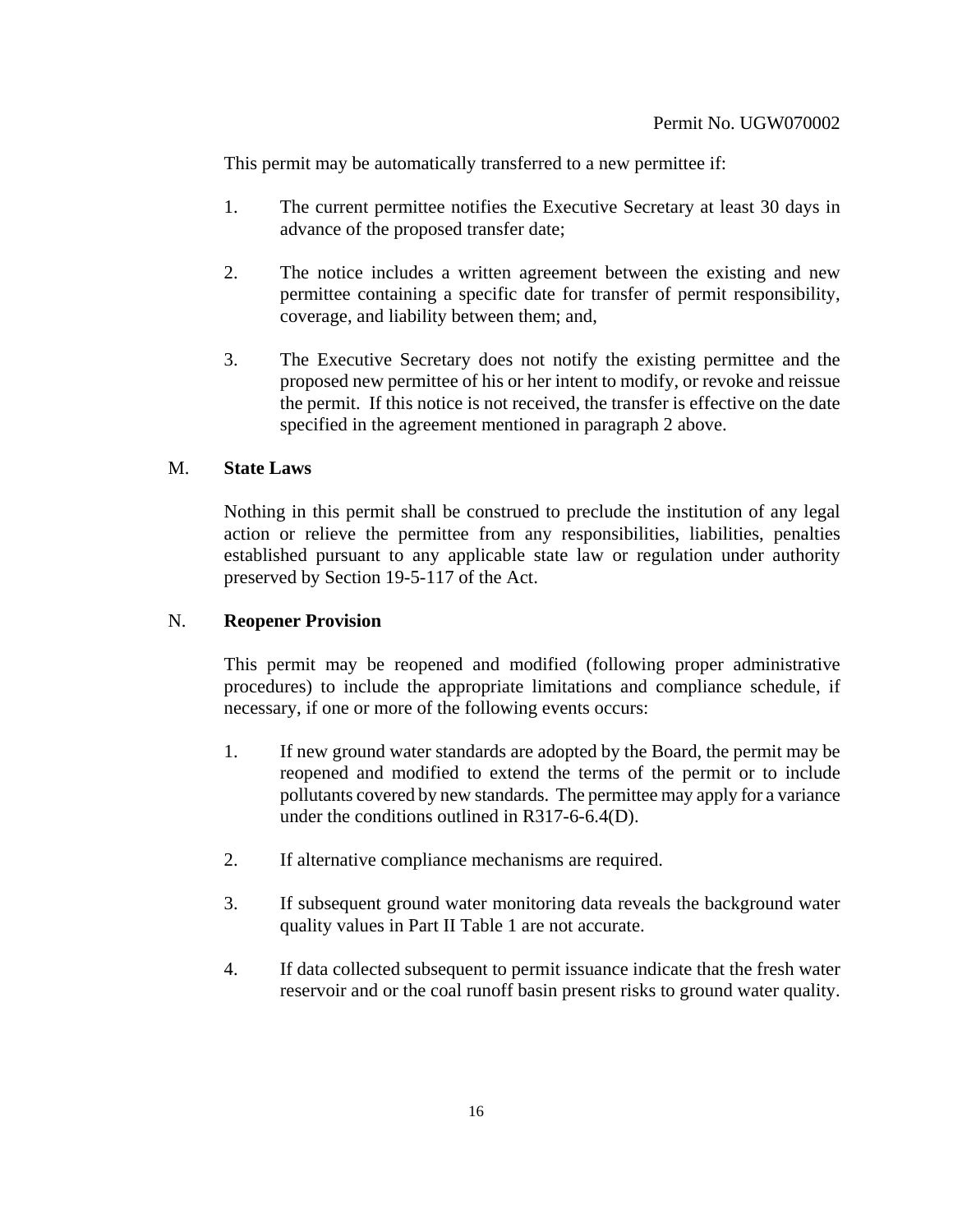# **APPENDIX A 1992, 1997, and 2004 CONSTRUCTION PERMITS**

### Original (1992) Construction Permit

We have completed our review of the plans and specifications for the construction of Sedimentation Basins which will serve the Sunnyside Cogeneration coals storage and ash disposal sites. The plans were received December 16, 1991.

The plans and specifications as submitted, comply with *the Utah Water Quality Rules, (R317, Utah Administrative Code)*. A **Construction Permit** is hereby issued as constituted by this letter, subject to the following conditions:

1. Any revisions or modifications to the approved plans and specifications must be submitted to the Division of Water Quality (the Division) for review and approval, before construction or implementation thereof.

Construction must not begin until the ground water discharge permit is issued.

- 2. The approved facilities must not be placed in service unless the division has made a final inspection, and has authorized in writing to place the constructed facilities in service.
- 3. Sediments shall be removed when sixty percent of the maximum sediment storage volume is reached.
- 4. The native soil used for construction of the bentonite enriched lining must:
	- a. Be free of rocks larger than two inches, debris, organic and other foreign substances, and,
	- b. Be predominately silt or clay, i.e. more than 50% passing a No. 200 sieve.

This construction permit will expire on February 18, 1993, unless substantial progress is made in constructing the approved facilities or the plans and specifications have been resubmitted and the construction permit is reissued. This permit does not relieve you in any way of your obligations to comply with other applicable local requirements, or those stated in the permit issued under the *Utah Pollutant Discharge Elimination System*. You may contact Mr. Claron Bjork of Southeastern Utah District Health Dept at 637-3671 for further assistance in this regard.

A set of approved plans and specifications is returned herewith bearing an imprint of our construction permit stamp. The stamped set must be kept available for examination and inspections to be conducted by the Division, or for resolution of any conflicts or discrepancies that may arise during construction or installments.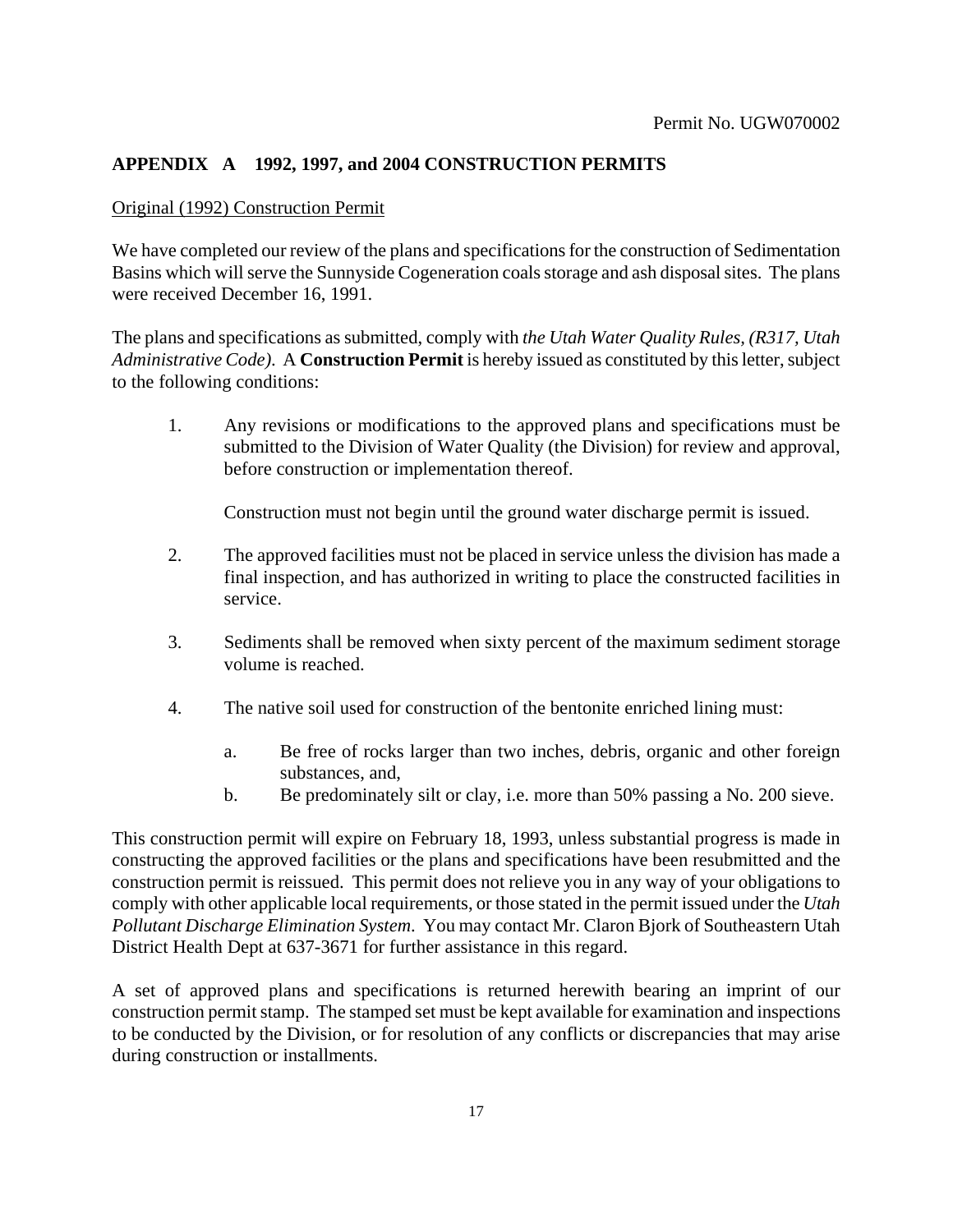### Construction Permit, Revised: February, 1997

The plans and specifications as submitted on February 8, 1997 for the Phase 2 Ash Disposal Facility, comply with *the Utah Water Quality Rules, (R317, Utah Administrative Code).* A **Construction Permit** is hereby issued as constituted by this letter, subject to the following conditions:

- *1. Any revisions or modifications to the approved plans and specifications must be submitted to the Division of Water Quality (the Division) for review and approval, before construction or implementation thereof.*
- *2. The approved facilities must not be placed in service unless the Division has made a final inspection, and has authorized in writing to place the constructed facilities in service.*

This construction permit will expire on *April 1, 1998*, unless substantial progress is made in constructing the approved facilities or the plans and specifications have been resubmitted and the construction permit is reissued. This permit does not relieve you in any way of your obligations to comply with other applicable local requirements, or those stated in the permit issued under the *Utah Pollutant Discharge Elimination System.*

The project consists of the construction of a first cell of an ultimately four cell ash disposal area which will be approximately 32 acres in size. The project will also include the construction of a haul road from the Phase 1 area, perimeter berms and ditches, a seepage blanket and outlet, an armored ash containment ditch, a lined sedimentation basin and emergency outlet, a cell access road within Cell 1 and the establishment of turf on the haul road and sedimentation basin embankments. The seepage blanket will intercept the seep under Cell 1 and discharge it outside of the disposal area. The sedimentation basin will intercept stormwater runoff from the surface of the disposal area for containment or treatment. The basin is designed to totally contain a 10 yr 24 hr storm volume and flow. The liner for the pond will consist of either a synthetic membrane or two, six-inch compacted lifts of clay with a minimum hydraulic permeability of 1 x  $10^{-6}$  cm/sec. The liner will be covered with an 18-inch thick soil layer. A stone armor layer will form the top layer of the pond lining. Any runoff that exceeds the rate and volume of the design storm will overflow into a 12" dia. line and discharge into the adjacent Icelander Creek, an ephemeral stream.

A set of approved plans and specifications is returned herewith bearing an imprint of our construction permit stamp. The stamped set must be kept available for examination and inspections to be conducted by the Division, or for resolution of any conflicts or discrepancies that may arise during construction or installation.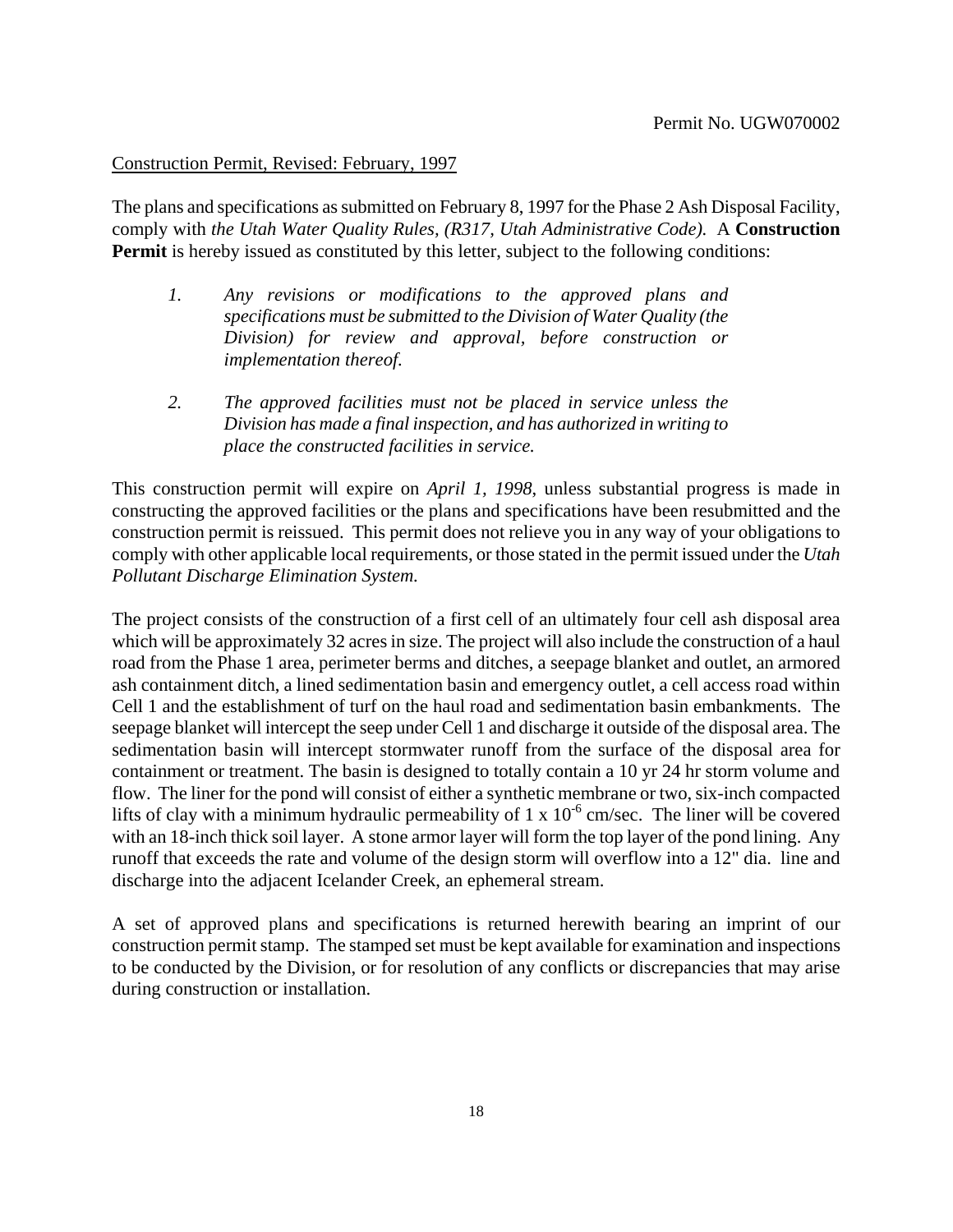#### Construction Permit, Revised: April 2004

The plans and specifications as submitted on December 31, 2004 for the Phase 3 Ash Disposal Facility, comply with *the Utah Water Quality Rules, (R317, Utah Administrative Code).* A **Construction Permit** is hereby issued as constituted by this letter, subject to the following conditions:

- *1. Any revisions or modifications to the approved plans and specifications must be submitted to the Division of Water Quality (the Division) for review and approval, before construction or implementation thereof.*
- *2. Sediments shall be removed from the sedimentation basins when sixty percent of the maximum sediment storage volume is reached. The maximum sediment storage volume is that volume of in-basin sediment where the remaining open storage volume in the basin is adequate to totally contain the 10 year, 24 hour storm. The sediments shall be removed from all basins if any one basin' s maximum sediment capacity is 60% full.*
- *3. The approved facilities must not be placed in service unless the Division has made a final inspection, and has authorized in writing to place the constructed facilities in service.*

This construction permit will expire on *April 2005*, unless substantial progress is made in constructing the approved facilities or the plans and specifications have been resubmitted and the construction permit is reissued. This permit does not relieve you in any way of your obligations to comply with other applicable local requirements, or those stated in the permit issued under the *Utah Pollutant Discharge Elimination System.*

This construction permit, which covers Phase 3 of the project, consists of the construction of the third cell of the ash disposal area, which will be approximately 30.47 acres in size. Phase 3 will cover the area between the fill areas of Phases 1 and 2. The finished surface terrace and bench construction contours will tie into, and match those of the two existing adjacent phases on either end of the fill area. Terraced slopes, constructed with an approximate 2.5 horizontal to 1 vertical slope, will be approximately 20 ft. high, with 15 ft. wide benches separating each slope. Cover soil will be placed of the finished ash surfaces and vegetation will be established to minimize erosion and percolation of rainfall into the ash. Cover soil will be placed once or twice per year, as seeding, fertilizing, and mulching of the cover soil will be performed once per year.